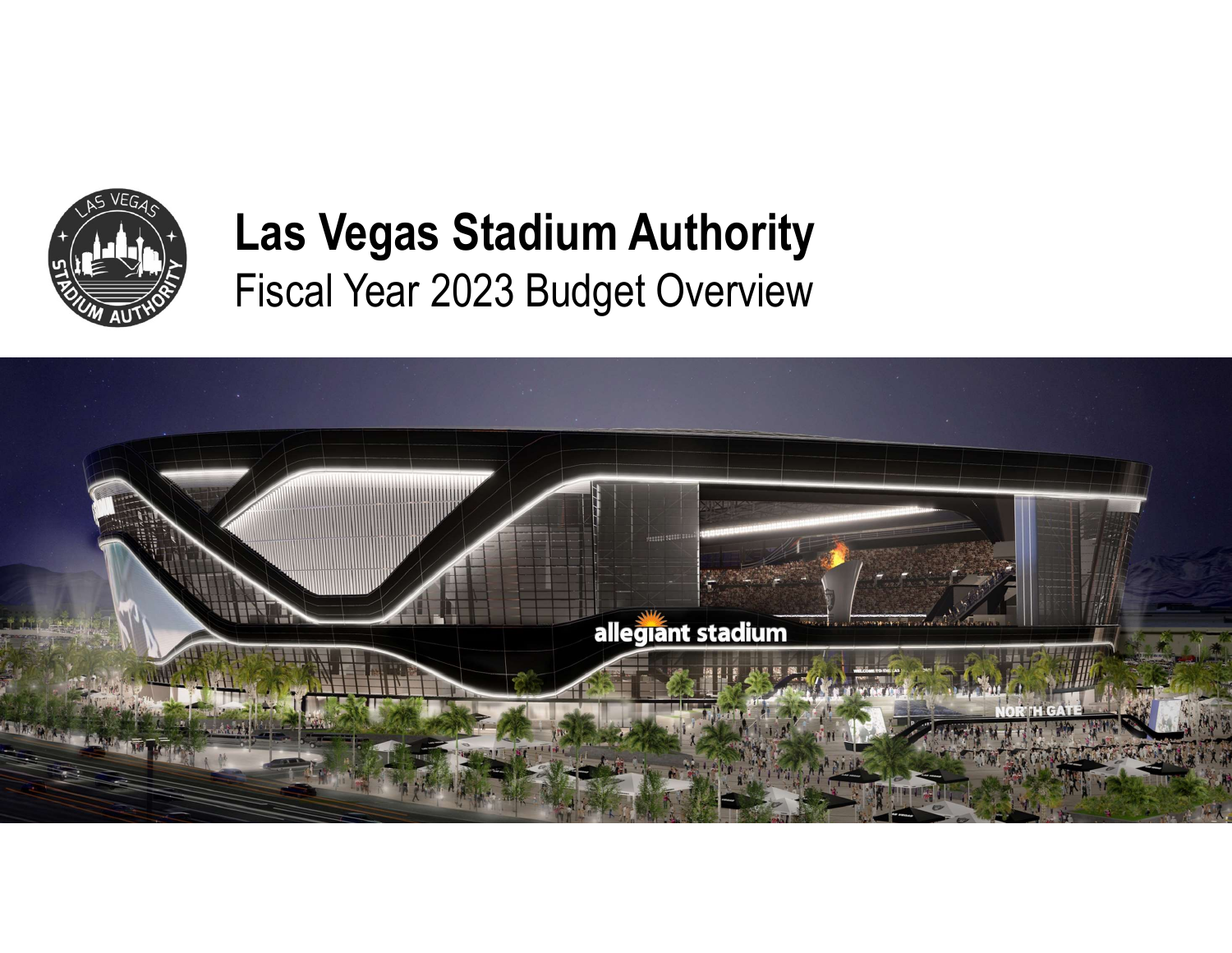# Five Budget Funds

#### Fund 2960 Stadium Authority Operating

Staffing, legal, accounting, fiscal agent, insurance and other expenses related to Authority operations

#### Fund 2965 Stadium Authority Waterfall Residual Waterfall funds remaining after bond debt service and debt reserve obligations

### Fund 2966 UNLV Contributions Fund

Contributions to UNLV to compensate for loss of net revenue after Sam Boyd Stadium closure

Fund 4960 Stadium Authority Capital Project Stadium project construction expenses and future capital improvements

![](_page_1_Picture_7.jpeg)

Fund 3960 Stadium Authority Debt Service

Annual stadium bond debt service requirement and two-year debt reserves

![](_page_1_Picture_10.jpeg)

![](_page_1_Picture_11.jpeg)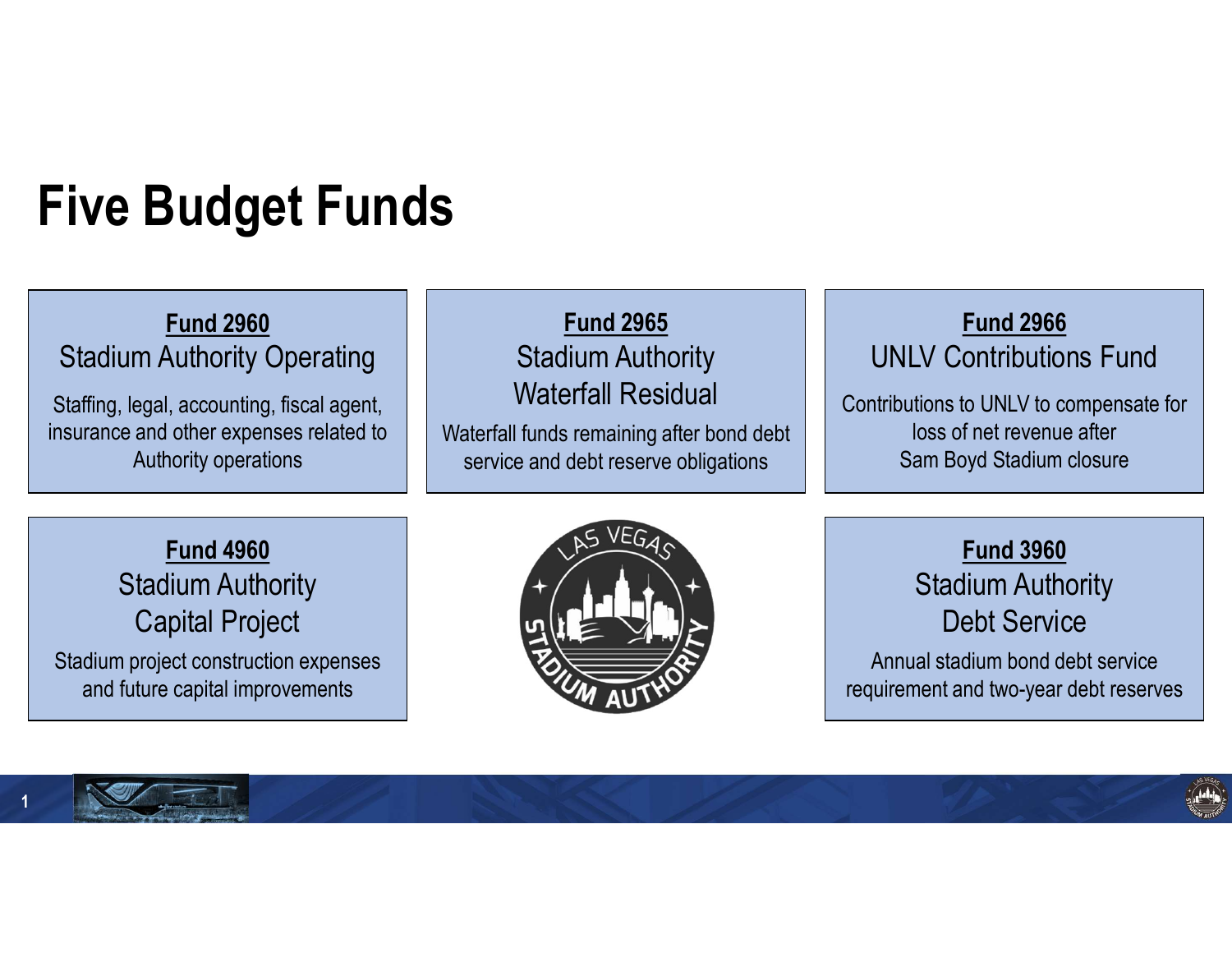## Room Tax Revenue Distribution Priority

![](_page_2_Figure_1.jpeg)

2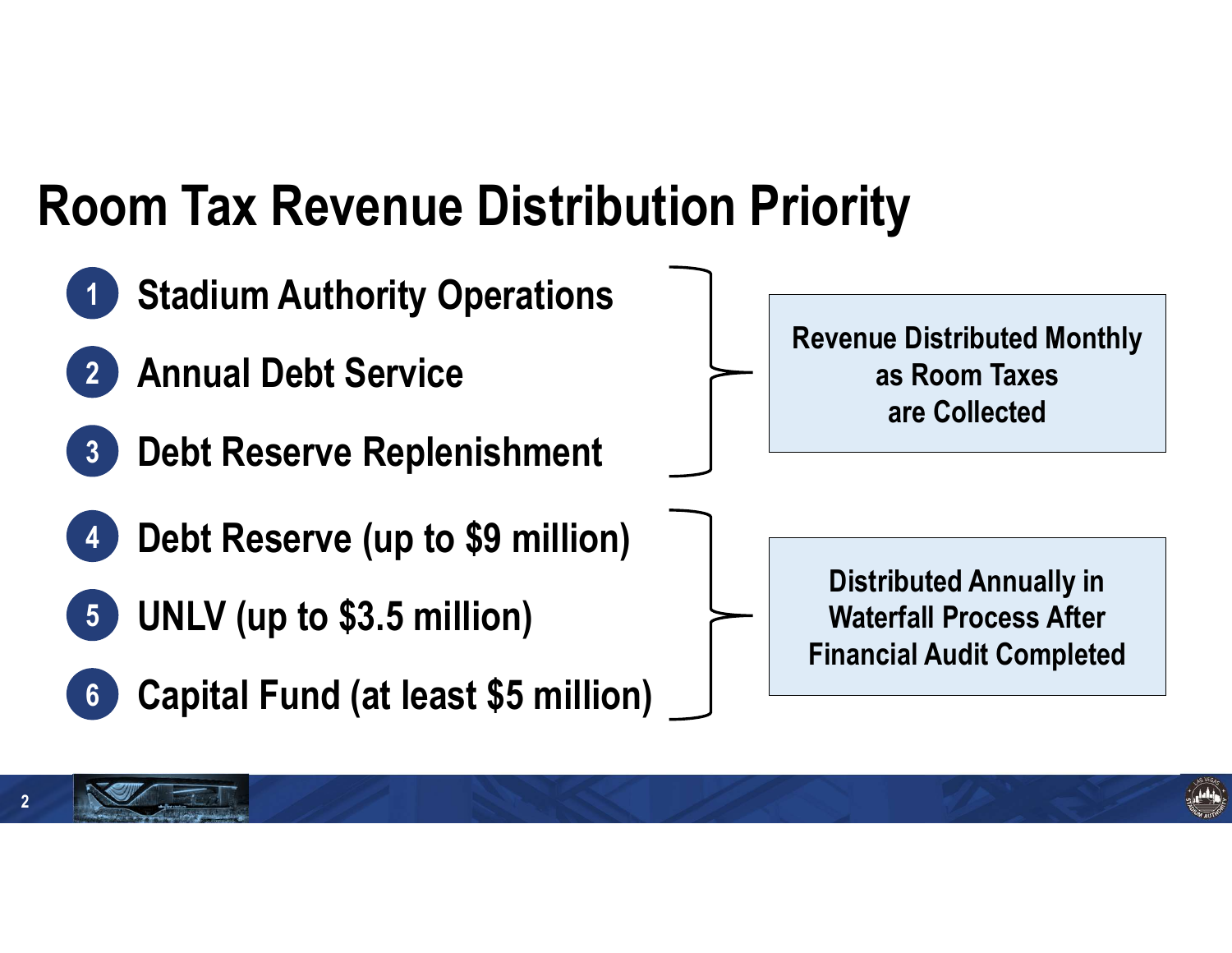## Stadium Authority Room Tax Revenue

![](_page_3_Figure_1.jpeg)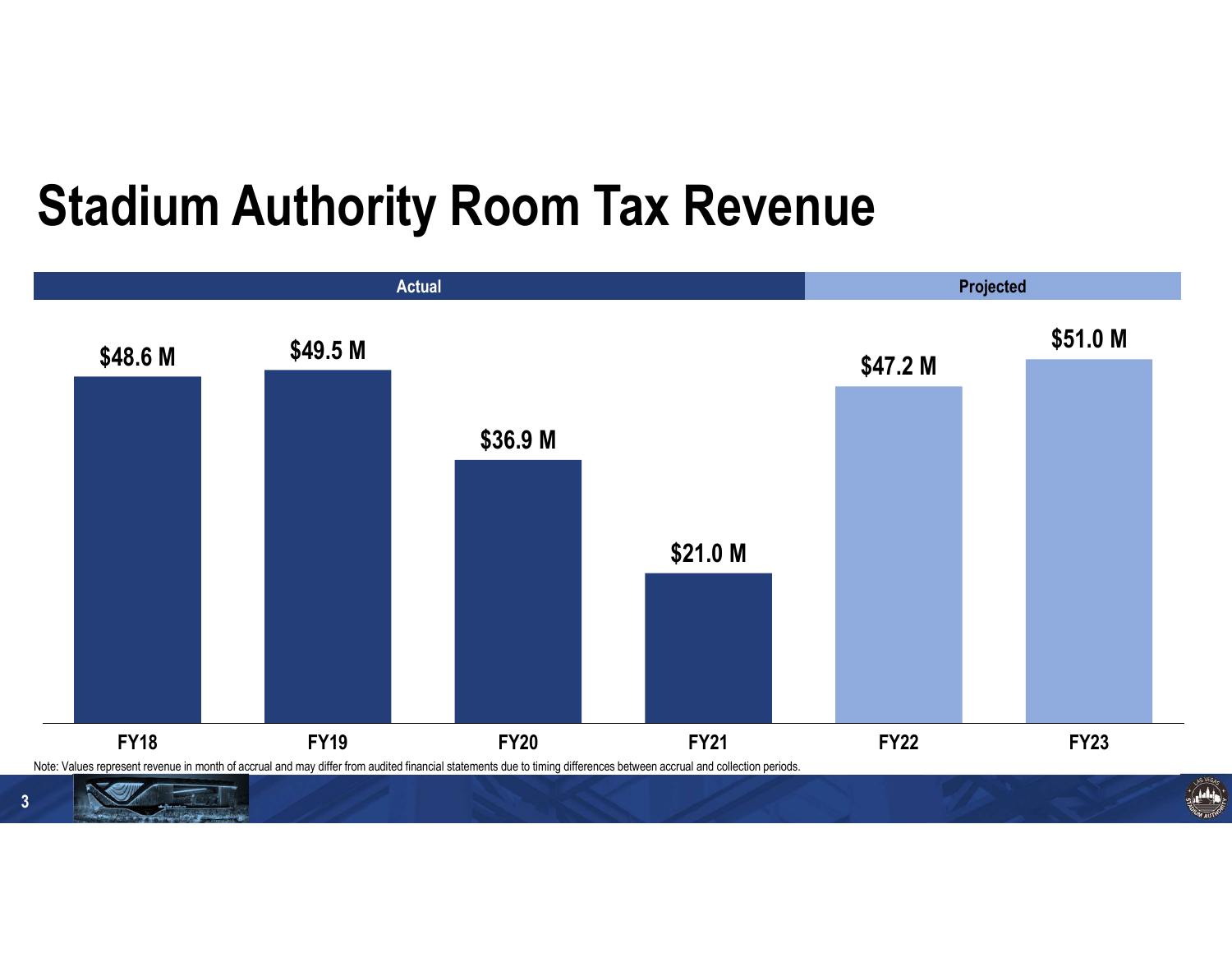# Stadium Authority FY23 Budget

![](_page_4_Figure_1.jpeg)

Note: Totals may not sum due to rounding.

![](_page_4_Picture_3.jpeg)

![](_page_4_Picture_4.jpeg)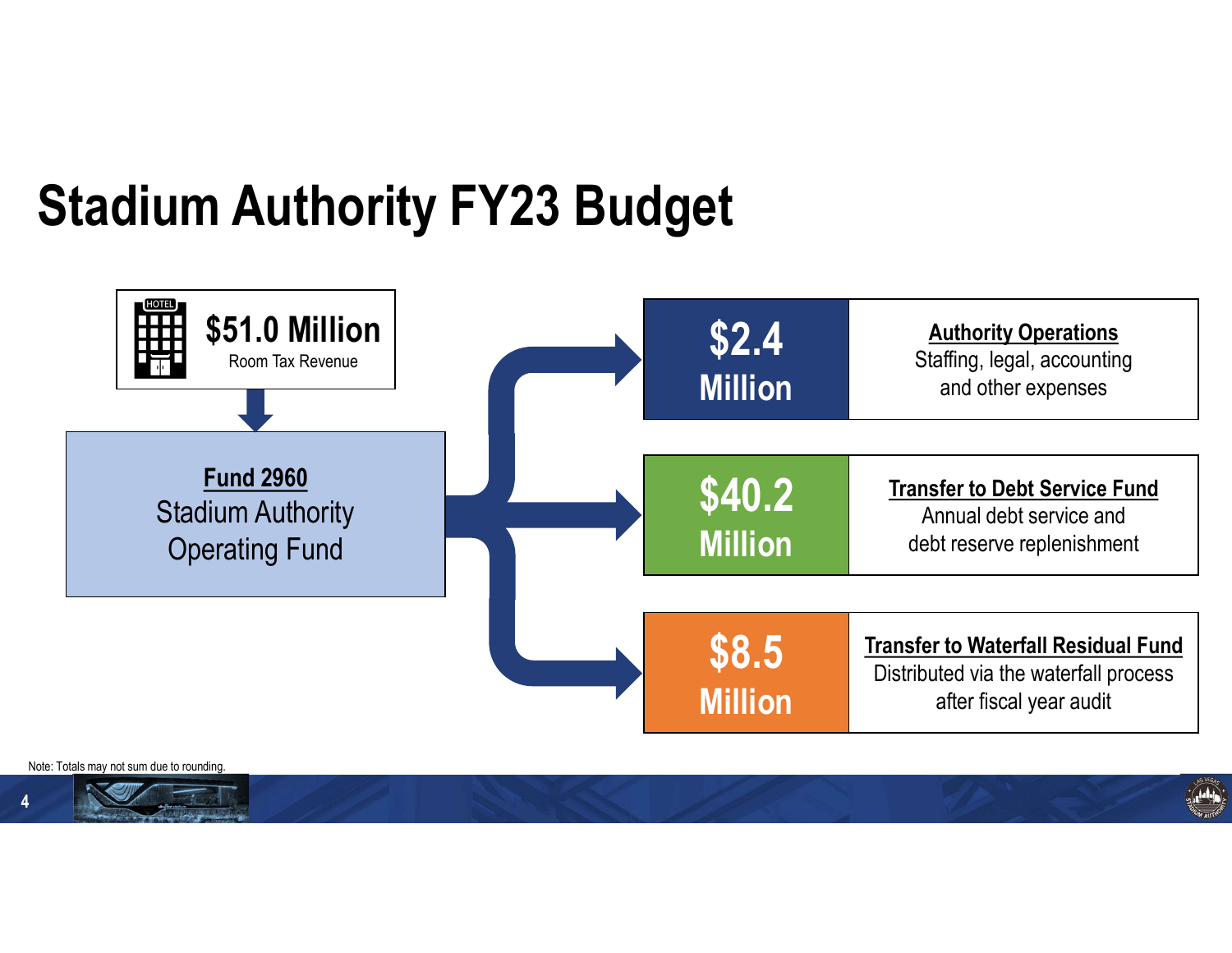## Stadium Authority FY23 Budget

![](_page_5_Figure_1.jpeg)

Note: Totals may not sum due to rounding.

5 JAN JOHN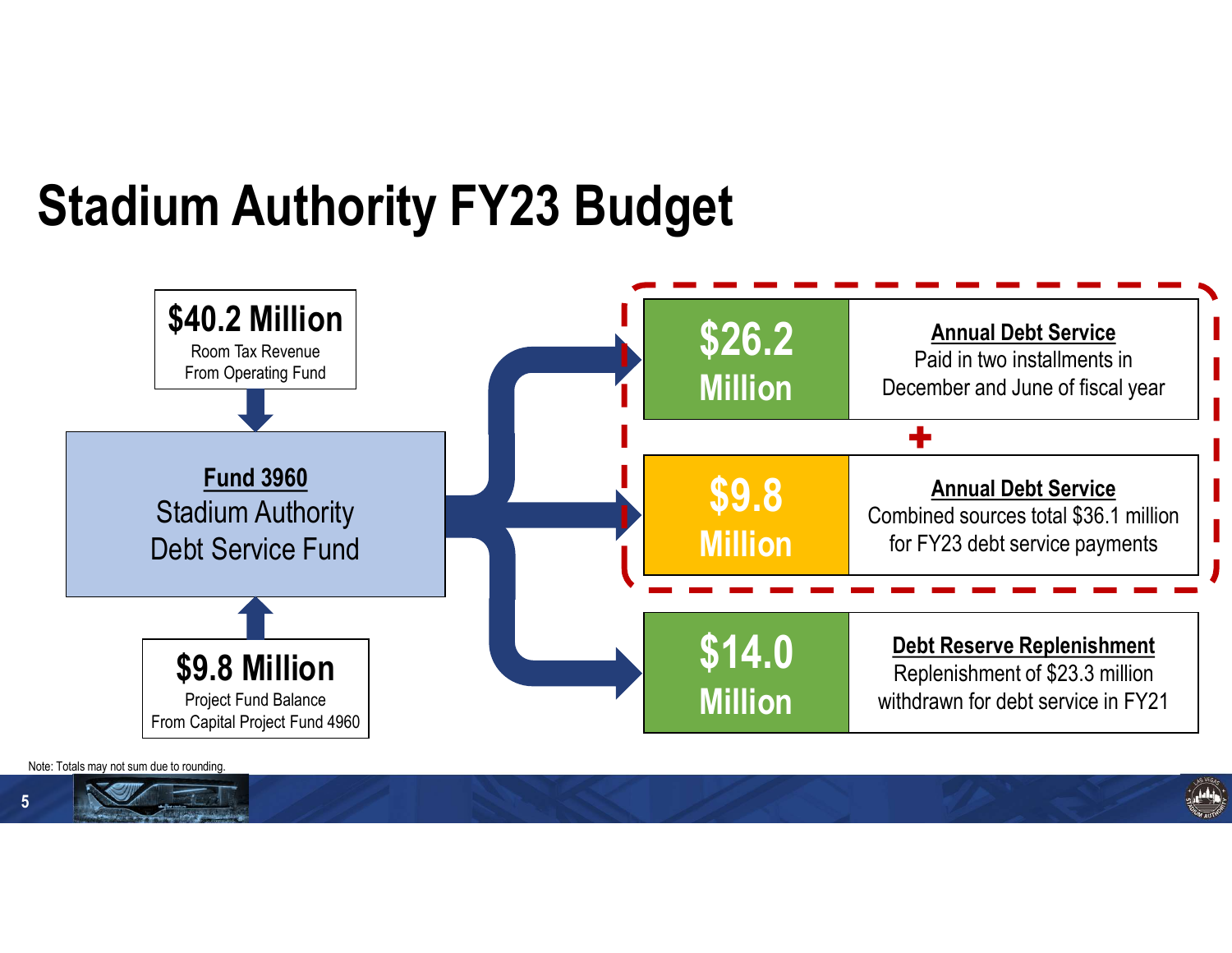# Stadium Authority FY23 Budget

![](_page_6_Figure_1.jpeg)

Note: Totals may not sum due to rounding.

![](_page_6_Picture_3.jpeg)

![](_page_6_Picture_4.jpeg)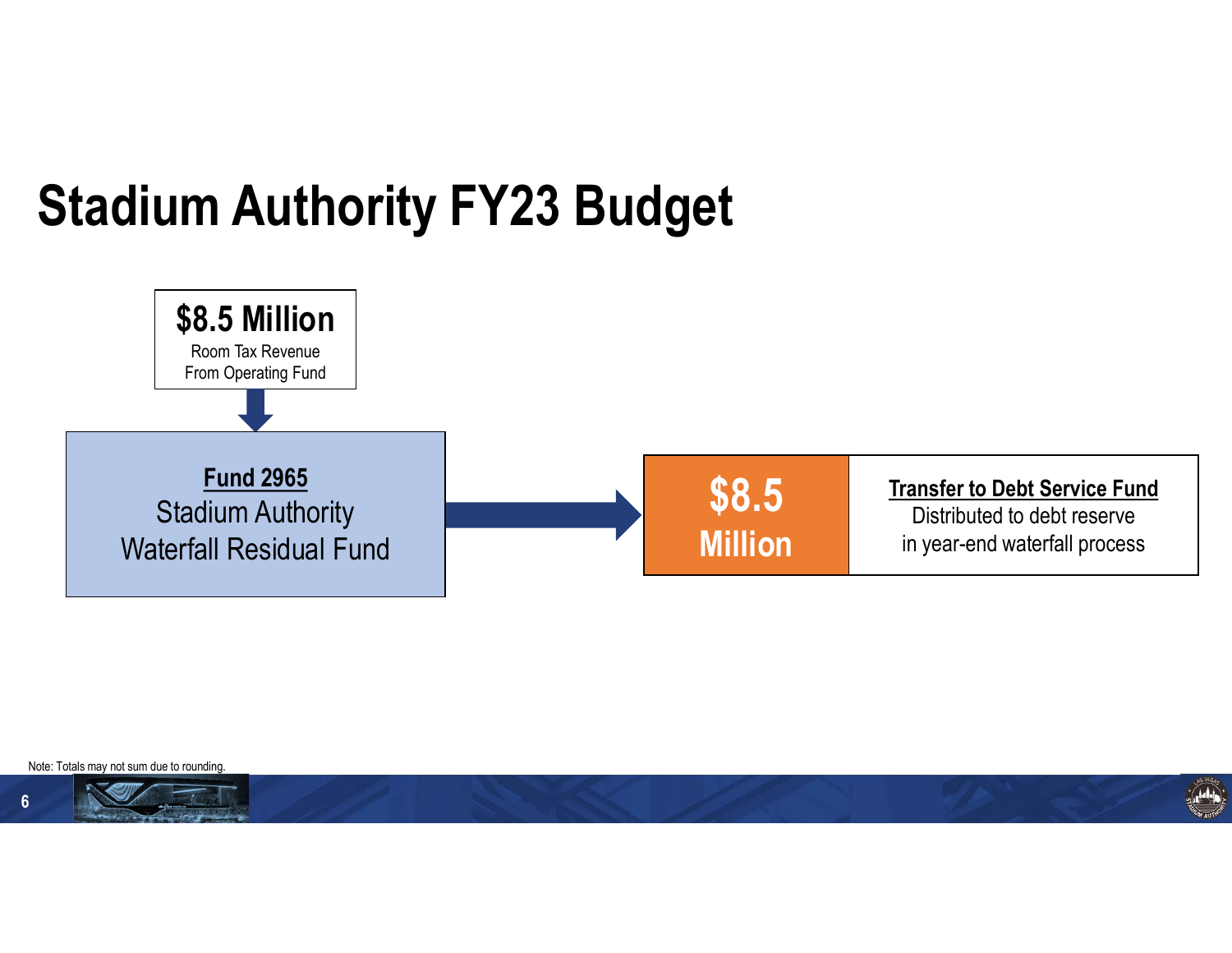# Debt Reserve Replenishment

**Debt Reserve Replenishment**<br>The pandemic-related decline in room tax revenues required<br>two withdrawals from the debt reserve in FY21 to meet debt<br>service obligations. Those withdrawals totaled \$23.3 million.<br>Under the cou

Current Balance \$56.2 M FY<sub>22</sub> Replenishment \$9.3 M FY23 Replenishment \$14.0 M FY23 Waterfall \$8.5 M Remaining Unfunded \$2.3 M **Debt Reserve Replenishment The pandemic-related decline in room tax revenues required**<br>The pandemic-related decline in room tax revenues required<br>service obligations. Those withdrawals totaled \$23.3 million.<br>Under the cou **Debt Reserve Replenishment**<br>The pandemic-related decline in room tax revenues required<br>two withdrawals from the debt reserve in FY21 to meet debt<br>gervice obligations. Those withdrawals totaled \$23.3 million.<br>Under the cou **Debt Reserve Replenishment**<br>The pandemic-related decline in room tax revenues required<br>two withdrawals from the debt reserve in FY21 to meet debt<br>service obligations. Those withdrawals totaled \$23.3 million.<br>Under the cou **Debt Reserve Replenishment The pandemic-related decline in room tax revenues required two withdrawals from the debt reserve in FY21 to meet debt<br>service obligations. Those withdrawals totaled \$23.3 million. FY23 Water the** Debt Reserve Balance Replenishment Target **Debt Reserve Replenishment**<br>The pandemic-related decline in room tax revenues required<br>two withdrawals from the debt reserve in FY21 to meet debt<br>service obligations. Those withdrawals totaled \$23.3 million.<br>Under the cou **Debt Reserve Replenishment**<br>
The pandemic-related decline in room tax revenues required<br>
two withdrawals from the debt reserve in FY21 to meet debt<br>
service obligations. Those withdrawals totaled \$23.3 million.<br>
Under the **Debt Reserve Replenishment**<br>The pandemic-related decline in room tax revenues required<br>two withdrawals from the debt reserve in FY21 to meet debt<br>service obligations. Those withdrawals totaled \$23.3 million. FY23 Water<br>Un **Debt Reserve Replenishment**<br>The pandemic-related decline in room tax revenues required<br>two withdrawals from the debt reserve in FY21 to meet debt<br>service obligations. Those withdrawals totaled \$23.3 million.<br>Under the cou **Debt Reserve Replenishment**<br>The pandemic-related decline in room tax revenues required<br>two withdrawals form the debt reserve in FY21 to meet debt service obligations. Those withdrawals totaled \$23.3 million.<br>Under the cou **Debt Reserve Replents Imment**<br>The pandemic-related decline in room tax revenues required<br>two withdrawals from the debt reserve in FY21 to meet debt<br>service obligations. Those withdrawals totaled \$23.3 million.<br>Under the c The pandemic-related decline in room tax revenues required<br>
For whitehave after the debt reserve in FY21 to meet debt<br>
Service obligations. Those withdrawals totaled \$23.3 million.<br>
Under the county bond ordinance, the deb The pandemic-related decline in room tax revenues required<br>two withdrawals from the debt reserve in FY21 to meet debt<br>service obligations. Those withdrawals totaled \$23.3 million. FY23 Waterfall<br>Under the county bond ordin For process. Up to \$9 million in available funds would be<br>
Sales to the debt reserve in FY21 to meet debt<br>
Under the county bond ordinance, the debt reserve must be<br>
The current fiscal year. additional room tax revenues<br>
T We will the debt reserve in the debt reserve into the debt reserve into the control of the control of the control of the control of the control of the control of the control of the control of the control of the control of

Note: Totals may not sum due to rounding.